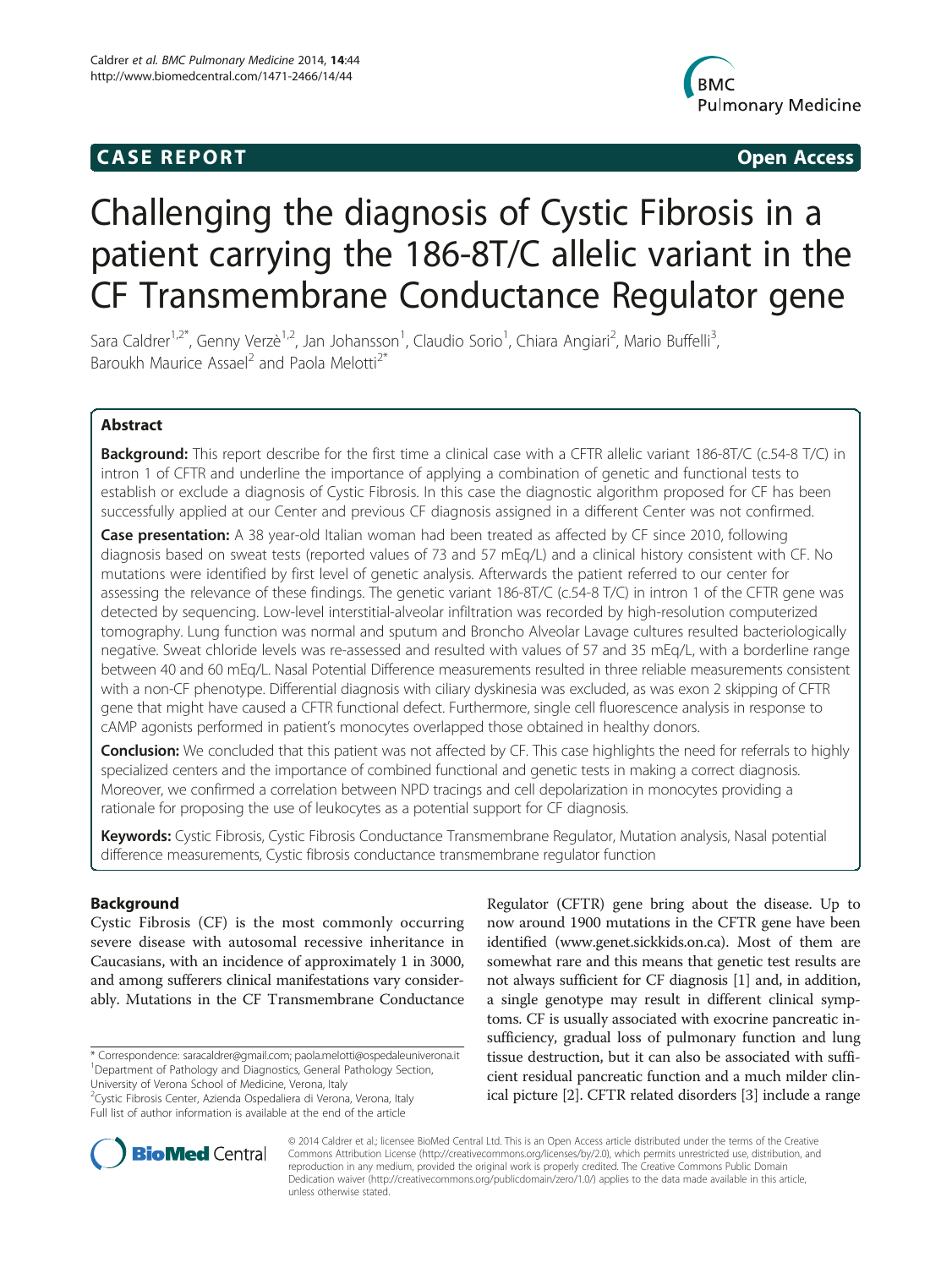<span id="page-1-0"></span>of mild conditions caused by CFTR dysfunction, associated with limited deterioration over time and clinical manifestations in at least one organ in the presence of normal or borderline sweat chloride values. The borderline range is between 60 and 40 or 30 mmol/L depending on age and international guidelines [[4](#page-5-0),[5](#page-5-0)] with the lowest threshold for normal values only during the first year of age [\[4](#page-5-0),[5\]](#page-5-0) or always according to De Boeck et al. [[4,5](#page-5-0)]. Sometimes CF diagnosis is challenging and requires, in addition to sweat test and genetic analysis, the use of sophisticated diagnostic tools [\[6](#page-5-0),[7\]](#page-5-0). They aim at testing CFTR function as ion channel in vivo or ex vivo as under the inferior turbinate of the nose or in rectal biopsies by Nasal Potential Difference (NPD) measurements or intestinal current measurements (ICM), respectively. Both these tests need standardization and validation, and recently European Standard Operative Procedures have been developed by the European Cystic Fibrosis Society Diagnostic Network Working Group for use as a diagnostic aid. Other methods measuring ex vivo the functional properties of CFTR in patients' tissues utilizing nasal epithelium [\[8](#page-5-0)], leukocytes [\[9\]](#page-5-0) or intestinal organoids [[10](#page-5-0)] have been proposed.

## Case presentation

Here we report the clinical case of a 38 year-old Italian woman who, since 2010, had been treated as affected by CF in a European CF Center. This had followed diagnosis based on repeated sweat tests (chloride 60 and 74 mEq/L, normal values  $\langle 50 \text{ mEq/L} \rangle$  and a clinical history consistent with CF (chronic sinusitis, recurrent bronchitis, gallstones). Chronic sinusitis was associated with deviation of the nasal septum treated surgically. Low-level infiltrative interstitial lung damage was evident from High Resolution Computerized Tomography (HRCT), bronchiectasis were absent. No mutations were identified by genetic analysis performed where the patient was diagnosed as CF. Subsequently the CFTR allelic variant 186-8T/C (c.54-8 T/C) in intron 1 of CFTR gene was identified by gene sequencing in an Italian CF Center where genetic analysis was performed by reverse dot blot (INNO-LIPA CFTR19, CFTR17 + TN Update, CFTR Italian Regional), sequencing and Multiplex ligation-dependent probe amplification (MLPA). To our knowledge, this is the first time this allelic variant has been reported. The patient was then referred to our center for assessment of the relevance of these findings. We then applied a diagnostic algorithm (Figure 1) based on established guidelines [\[4](#page-5-0)], where it is advised to continue the diagnostic work up if symptoms in a patient persist, as well as when symptoms have resolved but are highly suspicious for CF such as pancreatitis or Pseudomonas aeruginosa-associated lung disease. Wherever the algorithm ends with "CF unlikely" it is advised to investigate for alternative diagnoses such as

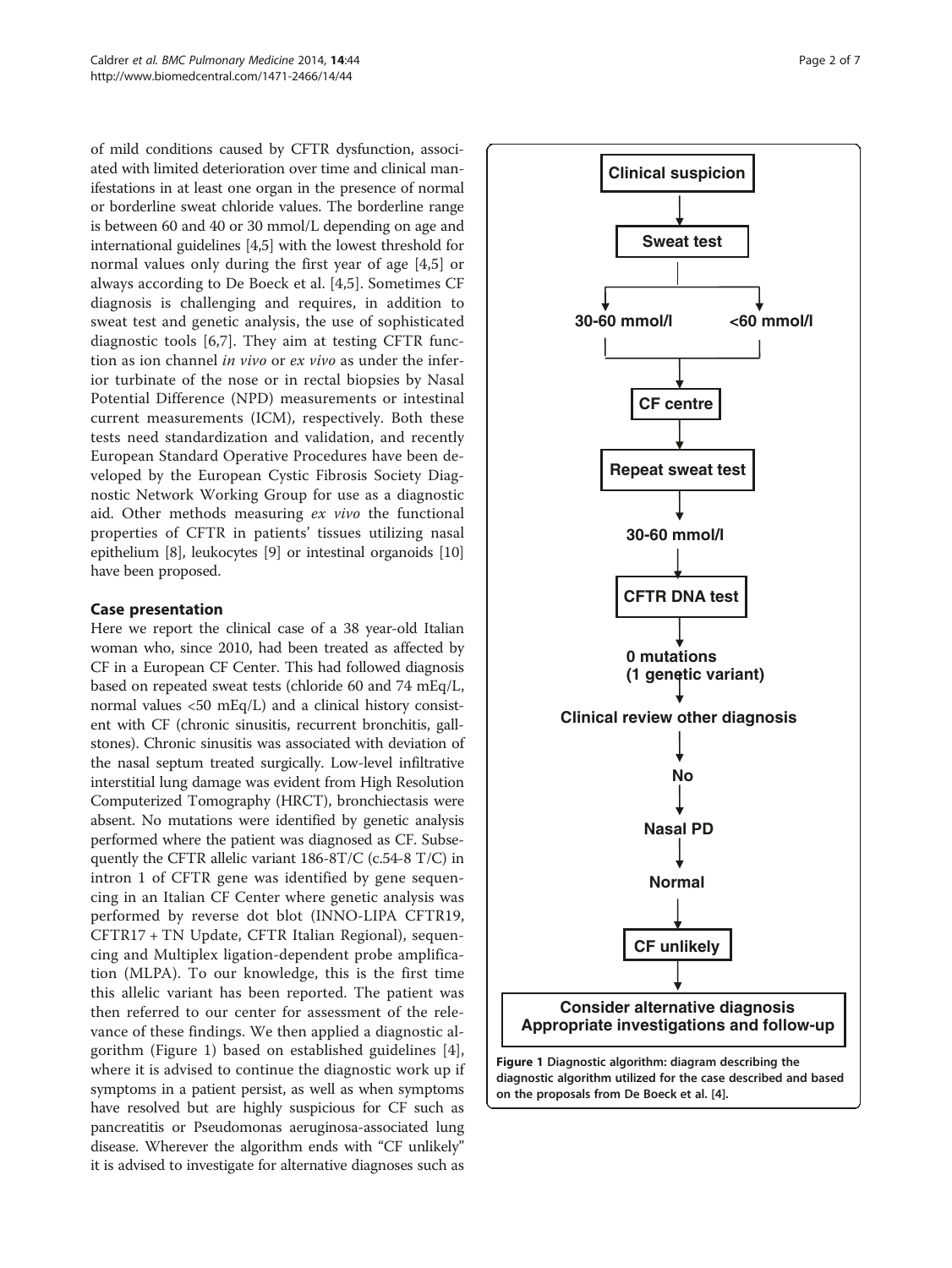primary ciliary dyskinesia, humoral immunodeficiency, Shwachman syndrome. For patients with CFTR dysfunction, the physician needs to decide the most appropriate diagnostic label (non-classic CF or other WHO diagnostic definitions in patients with very limited symptoms). Patients with a borderline sweat test (30–60 mmol/l), only one CFTR mutation identified, and an inconclusive nasal potential difference (PD) cannot at present be classified correctly. They are at least CF carriers. In the presence of persistent symptoms they need structured follow up at an appropriate facility (for some patients this may be the CF centre) and symptomatic treatment. Genetic counseling is important in these patients and their families. CFTR DNA test: screening test to search for the most frequent mutations in the population from which the patient originates. Mutation scanning of CFTR gene: this test is only necessary in some patients in whom the diagnosis cannot be supported by other means. The tests in the grey area are optional because two clearly positive sweat tests are sufficient to support the diagnosis of CF in a compatible clinical setting. However, in most CF centres the CFTR DNA test will be performed to confirm the diagnosis, to allow for further cascade screening if necessary, and at times for research purposes. Consult genetic lab: in patients with an elevated sweat chloride level it would be unusual but not impossible not to find any mutation. In case of doubt about the diagnosis, a mutation scanning of the complete gene can be done. A falsely positive sweat test and the possibility of CF heterogeneity also need to be considered.

In the case here presented NPD was measured in accordance with a standardized protocol [\[6](#page-5-0)] and normal tracings were obtained. Three repeated measurements were consistent with a non-CF phenotype. The Wilschanski index [\[7](#page-5-0)] was calculated and results ranged from 0.06 to 0.24, with non-CF values < 0.82 in our Center (Figure 2). Two consecutive sweat tests were carried out 3 months apart (on May and July) in accordance with the Gibson and Cooke method [\[11\]](#page-5-0) and chloride values of 35 mEq/L and 57 mEq/L were obtained respectively. The previously reported sweat test was performed only in the summer following an unspecified method with a local cut-off for normal value. These might be reasons for discrepancies with test results from our Center, along with patient's diet and hydration levels. It is known that Normal and borderline sweat tests were obtained in CF patients in the presence of specific CFTR genotypes: the most representative includes mutations  $3849 + 10$  kb  $C > T$ , D1152H and R117H [\[12](#page-5-0),[13\]](#page-5-0). Lung function was normal (forced vital capacity and forced expiratory volume in the first second were both 103% and forced expiratory flow at 25- 75% was 113% of predicted values) and lung infection was excluded by several sputum cultures and Broncho Alveolar Lavage (BAL). We have no data available about eventual differential cell count in BALFs. However normal pulmonary function tests and negative sputum/BAL cultures are reported in some CF patients.

We then considered primary ciliary dyskinesia as a possible, alternative diagnosis. However televideo microscopic technique carried out in a specialized center displayed normal ciliary beat and the saccharin test showed normal ciliary mucus transport, allowing the exclusion of this disease.

We decided to investigate CFTR-channel function using NPD analysis and additional ex-vivo and molecular assays, aimed at supporting the previous findings, were carried out in parallel. Ferec et al. previously reported a possible exon 2 splicing in the genetic  $186-13C > G$  variant detected in-trans with F508del in a 13 year old child with

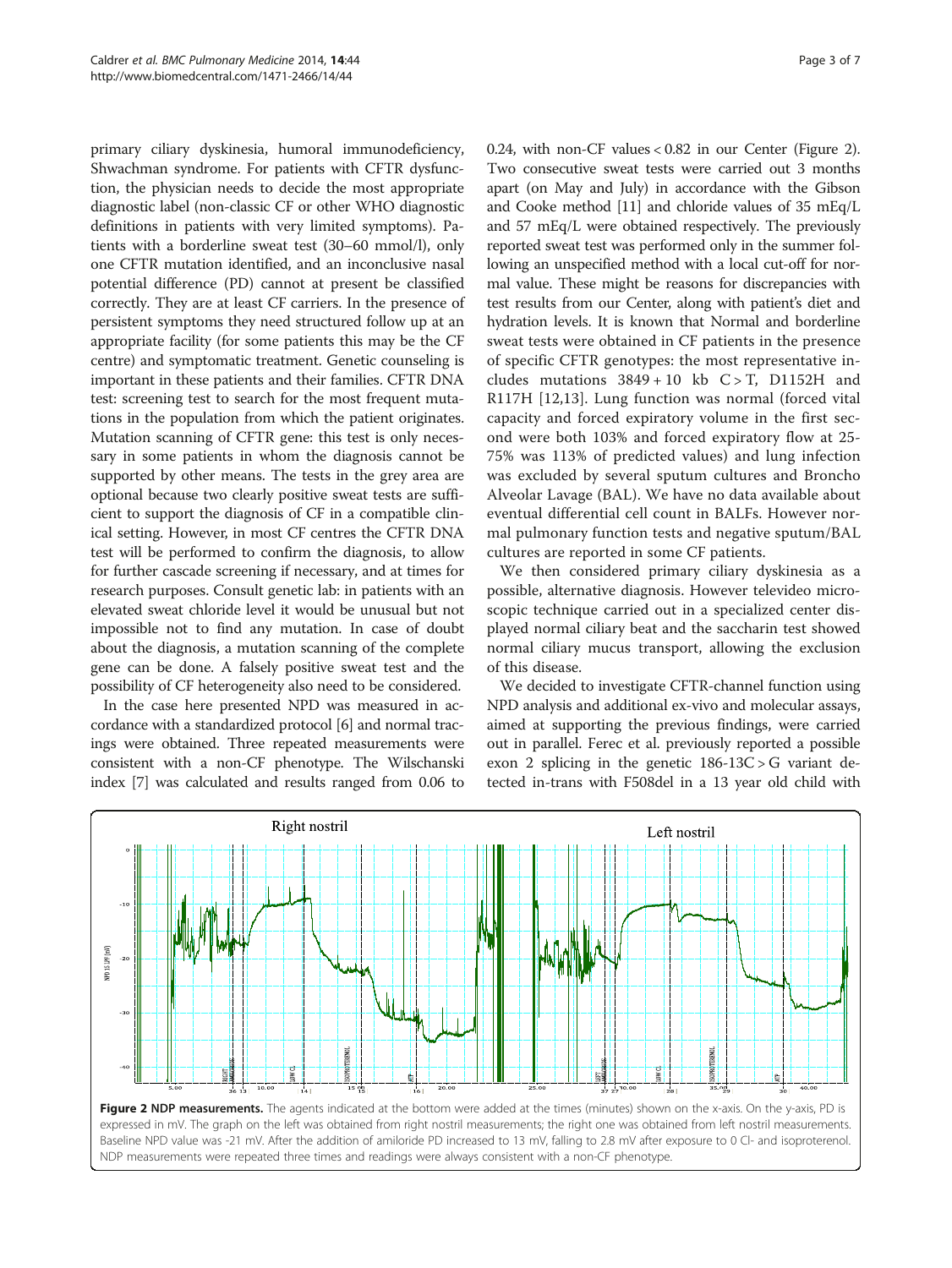pancreatic sufficiency where nasal polyposis was the main symptom [[14\]](#page-5-0). Although the T to C substitution is conservative, in this case we aimed to exclude the possibility that the genetic variant 186-8T/C could affect the splicing. For this reason, CFTR mRNA from blood cells was analyzed by RT-PCR, using exon 2 spanning primers or with primers designed to amplify fragments of different lengths depending on the presence or absence of exon 2 (Figure 3A). In all cases patient mRNA amplification products were identified as being the same as in a healthy donor (Figure 3B). Therefore we concluded that 186-8T/C mutation does not cause changes in the CFTR cDNA sequence despite its localization in intron 1 at position −8. However, the substitution of T with C is unlikely to be able to affect splicing since it is conservative in this polypyrimidine-rich, intronic region.

Further CFTR protein function testing was carried out using single cell fluorescence analysis in monocytes. To summarize: the potential-sensitive probe bis-(1,3 diethylthiobarbituric acid) trimethine oxonol (DiSBAC2 (3) Invitrogen, USA) was used to monitor CFTRdependent membrane-potential (Vm) changes. We previously defined the CF index as an outcome of this assay and it was shown to be positive in healthy subjects and negative in CF patients [\[9](#page-5-0)]. In the genetic variant 186- 8T/C the CF index was positive (mean:  $+43 \pm 12$ ; n = 2),

a result that overlaps those obtained in monocytes/leukocytes from healthy donors (Figures [4](#page-4-0)A and 3B).

Doubts about the original CF diagnosis might also arise from the presence of interstitial infiltration in the lung in the absence of bronchiectasis and of CFTR dysfunction-causing mutations in this patient. Since at our center the patient had normal/ borderline sweat test values we did not investigate for eventual differential diagnosis with diseases associated with a raise in electrolyte levels [\[15](#page-5-0)].

In the case reported, the application at our Center of the CF diagnostic algorithm [\[4\]](#page-5-0) was successful and the previous CF-diagnosis was not confirmed (Figure [1\)](#page-1-0). Our interpretation of NPD data seems in agreement with the recommendation provided by Boucher [[16](#page-5-0)] who underlined the importance to correctly evaluate sodium transport to establish a correct diagnosis when NPD are required. Based on a French study he proposed bronchiectasis to be a multiple hits process or a continuum of ion transport dysfunction measured by NPD according to presence of zero, one or two mutations or genetic variants. Diffuse bronchiectasis are a possible phenotype of CFTR related disorders. In this patients no bronchiectasis were evident by HRCT and low-level infiltrative interstitial lung damage in conjunction with recurrent bronchitis are still of unknown origin.

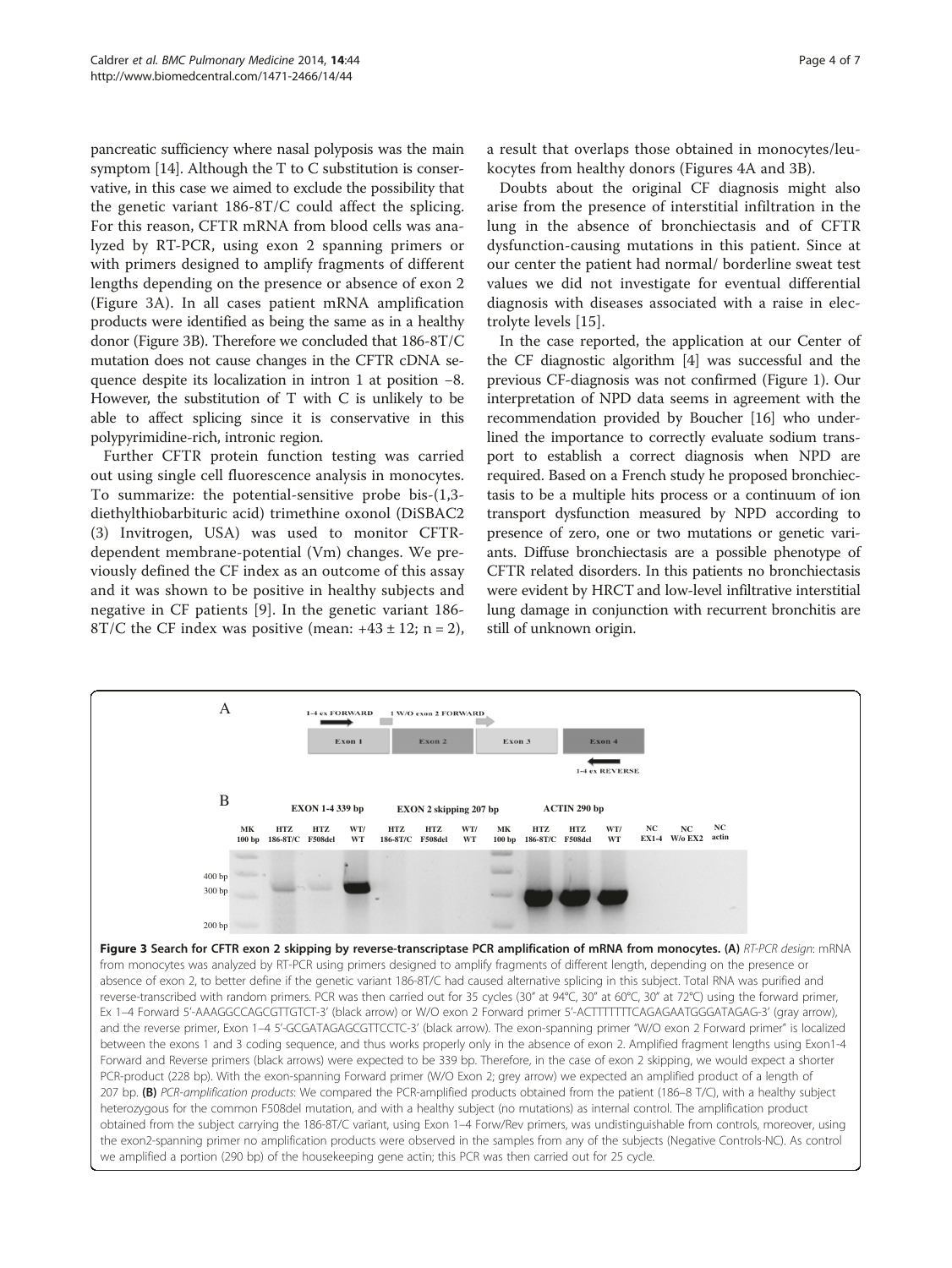<span id="page-4-0"></span>

It is important to consider the negative impact of a wrong diagnosis of CF for a patient and relatives in terms of medical, psychological, social and insurance implications. It is indeed a chronic progressive disease compromising quality and expectancy of life. Considering its autosomal recessive inheritance also for genetic counselling it is very relevant to avoid wrong diagnosis, in particular in this case having no disease causing mutations identified.

This outlines how important is for the CF community to have access to clinical and electrophysiological information on rare mutations; it can lead to further improvements in diagnostic procedure and genetic counseling. A large number of genetic variants of uncertain functional significance have been identified due to the extensive sequencing being carried out, diluting the practical application of this valuable information [[17,18\]](#page-6-0). Besides CFTR, several modifier genes have also been described as being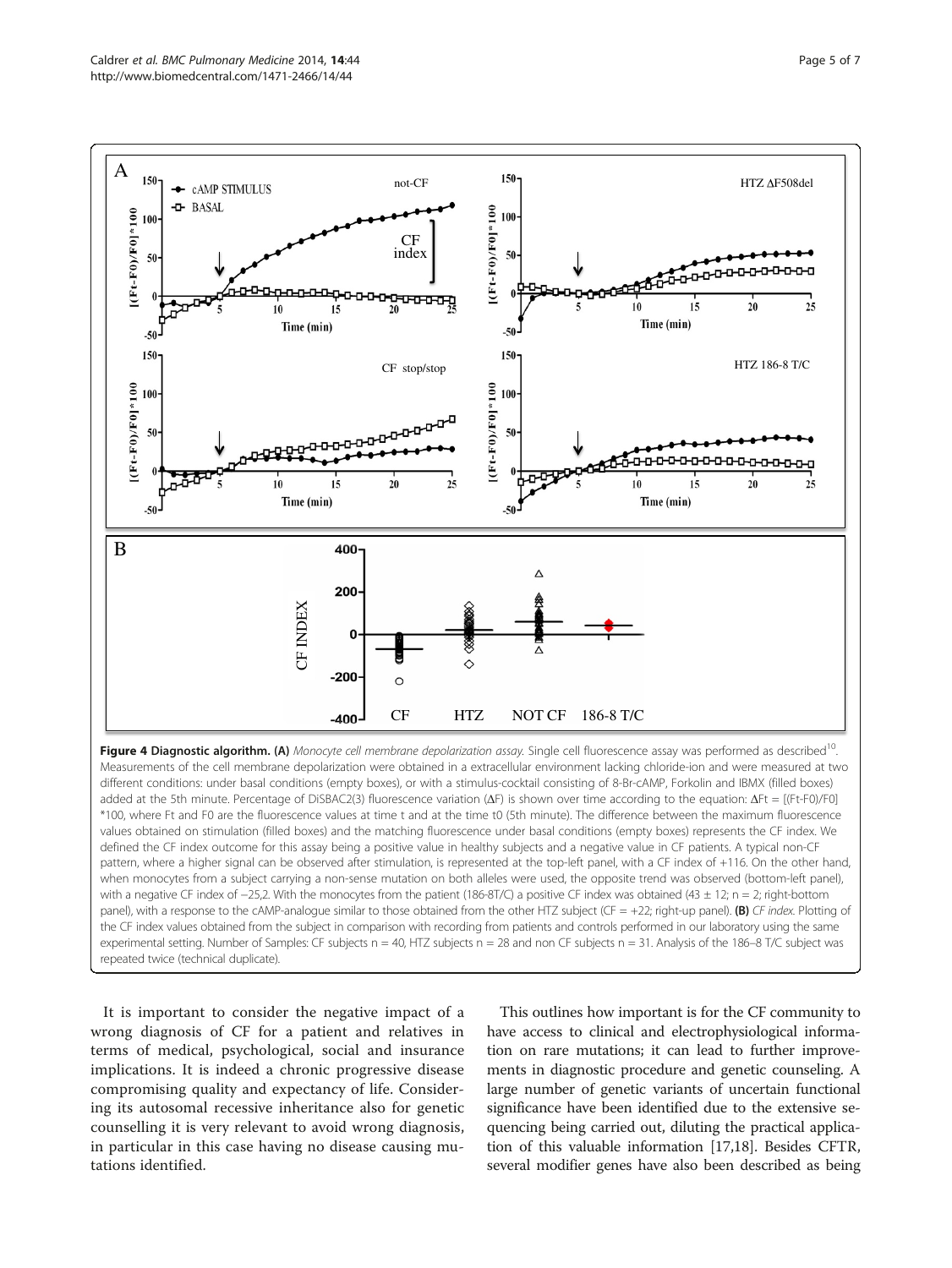<span id="page-5-0"></span>able to influence CF phenotype [[19\]](#page-6-0). CFTR functional tests are under development [\[20](#page-6-0)] but need to be validated and standardized assays are available only for NPD and intestinal current measurements [\[21](#page-6-0)]. Both these measurements are minimally invasive and can be used in selected cases.

### Conclusion

In the clinical case reported here, sweat tests and genetic analysis were inconclusive and CFTR functional testing, in accordance with a standard method (NPD), was carried out. In addition, we evaluated a possible exon skipping and CFTR function in leukocytes. None of the results obtained at our Center were consistent with CF diagnosis. An innovative approach using leukocytes was also applied, being potentially more convenient than currently available and standardized approaches. Validation with a large group of subjects is in progress and research to develop simpler, more feasible functional assays in leukocytes and epithelial cells are underway in our and in other Centres, with the aim of providing additional tools for testing genetic variants of uncertain clinical relevance as well as the effects of drugs targeting the basic CF defect.

#### Consent

Written informed consent for publication of their clinical details and/or clinical images was obtained from the patient/parent/guardian/relative of the patient. A copy of the consent form is available for review by the Editor of this journal.

#### Abbreviations

CF: Cystic Fibrosis; CFTR CF: Transmembrane Conductance Regulator gene; HRCT: High Resolution Computerized Tomography; NDP: Nasal potential difference; (DiSBAC2(3): bis-(1,3-diethylthiobarbituric acid) trimethine oxonol; BAL: Broncho Alveolar Lavage.

#### Competing interests

The authors declare that they have no competing interests.

#### Authors' contributions

PM, and BA are clinicians responsible for the patient at the Cystic Fibrosis Center of Verona and had performed clinical trials. SC, GV, JJ, CA have performed the cellular studies. CS and MB read and commented the manuscript and are the responsible of the two laboratories that had performed these experiments. Authors read and approved the final manuscript.

#### Acknowledgements

SC is supported by the Italian CF Research Foundation (grant#06/2010), the work is supported by FFC grant#06/2010, adopted by Delegazione FFC di V.C.O. Verbania, Associazione Trentina FC Onlus Gruppo di Sostegno FFC in ricordo di Silvia Sommavilla, Consorzio Promotre s.c.r.l., Antonio Guadagnin e Figlio, Alessandra Boccanera and FFC #26/2011, adopted by Donatori SMS Solidale 2011, Delegazione FFC di Varese, Associazione Trentina FC onlus and by Lega Italiana Fibrosi Cistica- Associazione Veneta Onlus.

#### Author details

<sup>1</sup>Department of Pathology and Diagnostics, General Pathology Section, University of Verona School of Medicine, Verona, Italy. <sup>2</sup>Cystic Fibrosis Center, Azienda Ospedaliera di Verona, Verona, Italy. <sup>3</sup>Department of Neurological Sciences, Physiology Section, University of Verona School of Medicine, Verona, Italy.

Received: 28 October 2013 Accepted: 28 February 2014 Published: 13 March 2014

#### References

- 1. Fanen P, Ghanem N, Vidaud M, Besmond C, Martin J, Costes B, Plassa F, Goossens M: Molecular characterization of cystic fibrosis: 16 novel mutations identified by analysis of the whole cystic fibrosis conductance transmembrane regulator (CFTR) coding regions and splice site junctions. Genomics 1992, 13(3):770–776.
- 2. Classification of cystic fibrosis and related disorders. J Cyst Fibros 2002, 1(1):5–8.
- 3. Bombieri C, Claustres M, De Boeck K, Derichs N, Dodge J, Girodon E, Sermet I, Schwarz M, Tzetis M, Wilschanski M, Bareil C, Bilton D, Castellani C, Cuppens H, Cutting GR, Drevínek P, Farrell P, Elborn JS, Jarvi K, Kerem B, Kerem E, Knowles M, Macek M Jr, Munck A, Radojkovic D, Seia M, Sheppard DN, Southern KW, Stuhrmann M, Tullis E, Zielenski J, Pignatti PF, Ferec C: Recommendations for the classification of diseases as CFTR-related disorders. J Cystic Fibrosis 2011, 10:S86-S102.
- De Boeck K, Wilschanski M, Castellani C, Taylor C, Cuppens H, Dodge J, Sinaasappel M: Cystic fibrosis: terminology and diagnostic algorithms. Thorax 2006, 61(7):627–635.
- 5. Farrell PM, Rosenstein BJ, White TB, Accurso FJ, Castellani C, Cutting GR, Durie PR, LeGrys VA, Massie J, Parad RB, Rock MJ, Campbell PW III: Guidelines for Diagnosis of Cystic Fibrosis in Newborns through Older Adults: Cystic Fibrosis Foundation Consensus Report. J Pediatr 2008, 153(2):S4–S14.
- 6. Bronsveld I, Sinaasappel M, Southern KW, Sermet-Gaudelus I, Leal T, Melotti P, Ballmann M, Hjelte L, Middleton PG, De Boeck K, Wilschnski M: Evaluation of European protocols for measuring nasal potential differences. J Cystic Fibrosis 2009, 8(Supplement 2(0)):S10.
- 7. Wilschanski M, Famini H, Strauss-Liviatan N, Rivlin J, Blau H, Bibi H, Bentur L, Yahav Y, Springer H, Kramer MR, Klar A, Ilani A, Kerem B, Kerem E: Nasal potential difference measurements in patients with atypical cystic fibrosis. Eur Respir J 2001, 17(6):1208–1215.
- 8. Canani RB, Terrin G, Elce A, Pezzella V, Heinz-Erian P, Pedrolli A, Centenari C, Amato F, Tomaiuolo R, Calignano A, Troncone R, Castaldo G: Genotypedependency of butyrate efficacy in children with congenital chloride diarrhea. Orphanet J Rare Dis 2013, 8(1):194.
- 9. Sorio C, Buffelli M, Angiari C, Ettorre M, Johansson J, Vezzalini M, Viviani L, Ricciardi M, Verze G, Assael BM, Melotti P: Defective CFTR expression and function are detectable in blood monocytes: development of a new blood test for cystic fibrosis. PLoS One 2011, 6(7):e22212.
- 10. Dekkers JF, Wiegerinck CL, de Jonge HR, Bronsveld I, Janssens HM, de Winter-de Groot KM, Brandsma AM, de Jong NW, Bijvelds MJ, Scholte BJ, Nieuwenhuis EES, van den Brink S, Clevers H, van der Ent CK, Middendorp S, Beekman JM: A functional CFTR assay using primary cystic fibrosis intestinal organoids. Nat Med 2013, 19(7):939–945.
- 11. Gibson LE, Cooke RE: A test for concentration of electrolytes in sweat in cystic fibrosis of the pancreas utilizing pilocarpine by iontophoresis. Pediatrics 1959, 23(3):545–549.
- 12. Highsmith WE, Burch LH, Zhou Z, Olsen JC, Boat TE, Spock A, Gorvoy JD, Quittel L, Friedman KJ, Silverman LM, Boucher RC, Knowles MR: A novel mutation in the cystic fibrosis gene in patients with pulmonary disease but normal sweat chloride concentrations. N Engl J Med 1994, 331(15):974–980.
- 13. Correlation between genotype and phenotype in patients with cystic fibrosis. The Cystic Fibrosis Genotype-Phenotype Consortium. N Engl J Med 1993, 329(18):1308–1313.
- 14. Ferec C, Quere I, Audrezt MP, Verlingue C, Guillermit H, Mercier B: Mutation Details for c.54-13C>G. In Cystic Fibrosis Mutation Database NEWSLETTER #50. 1992nd edition. 1992.
- 15. Casaulta C, Stirnimann A, Schoeni MH, Barben J: Sweat test in patients with glucose-6-phosphate-1-dehydrogenase deficiency. Arch Dis Child 2008, 93(10):878–879.
- 16. Boucher RC: Bronchiectasis: a continuum of ion transport dysfunction or multiple hits? Am J Respir Crit Care Med 2010, 181(10):1017–1019.